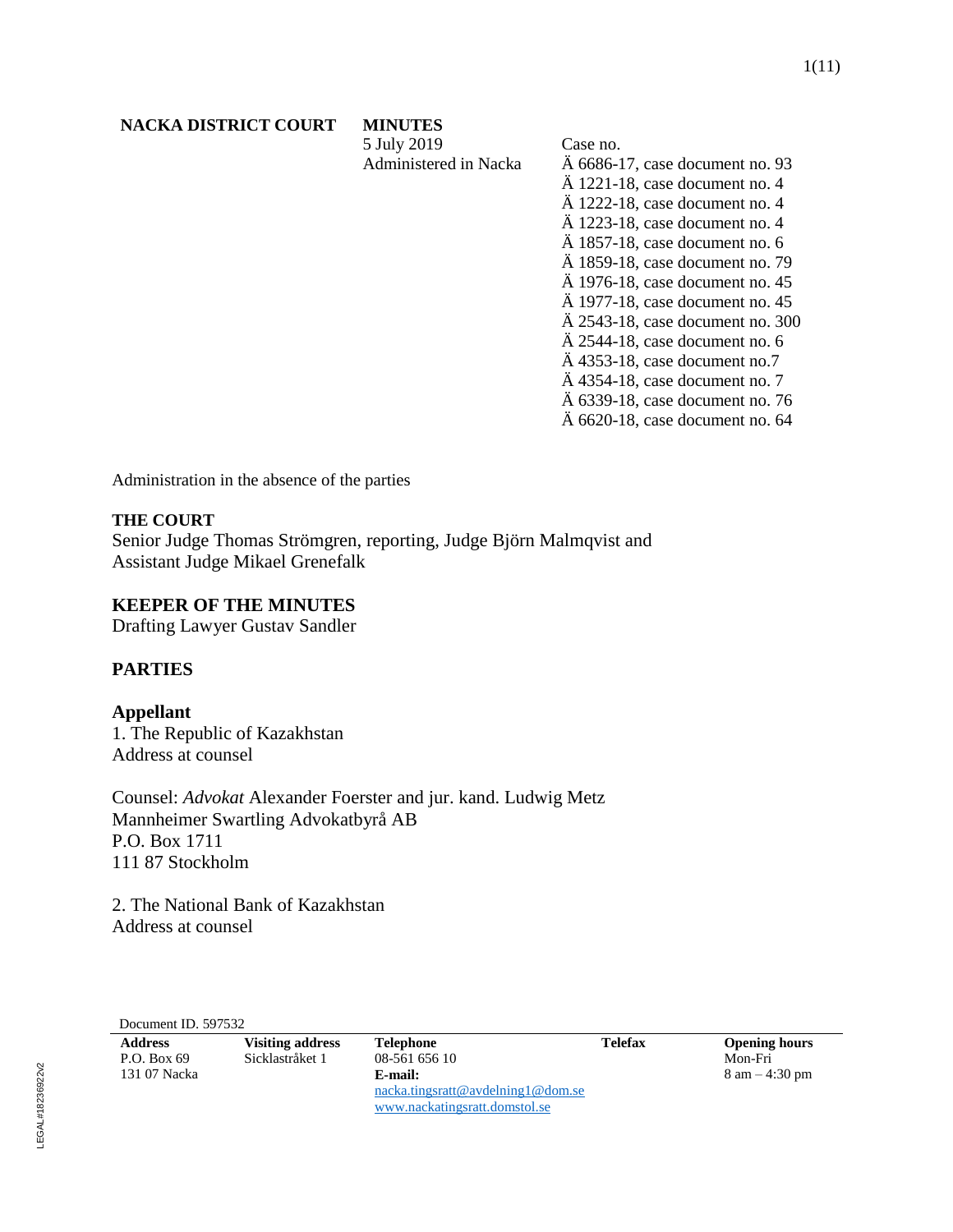# 2(11)

# NACKA DISTRICT COURT **MINUTES**

Counsel: *Advokat* Marcus Axelryd, *advokat* Karl Guterstam, *advokat* Karl Lindelöw and associate Magnus Nygren Frank Advokatbyrå AB P.O. Box 7099 103 87 Stockholm

# **Counterparties**

1. Ascom Group S.A. Address at counsel

2. Anatolie Stati Address at counsel

3. Gabriel Stati Address at counsel

4. Terra Raf Trans Traiding Ltd. Address at counsel

Counsel to 1–4: *Advokat* Bo G H Nilsson, *advokat* Therese Isaksson, *advokat* Ginta Ahrel and associate Kristians Goldsteins Westerberg & Partners Advokatbyrå P.O. Box 1065 101 39 Stockholm

# **MATTER**

Attachment etc.

\_\_\_\_\_\_\_\_\_\_\_\_\_

# **APPEALED DECISIONS**

Decisions of the Swedish Enforcement Agency of 6, 11, and 20 September and 5 October 2017 in case no. U-24881-17/0103, decisions of 1 November 2017, no. 12174654207 and no. 12174652920, of 14 November 2017 no. 12174759568, of 19 February 2018 no. 1218367322, decisions of 12 April 2018 no. 12181150496, no. 12181151544 and no. 12181151692, of 12 June 2018 no. 12183170427, of 18 June 2018 no. 12183207427 and of 20 September 2018 no. 12184059371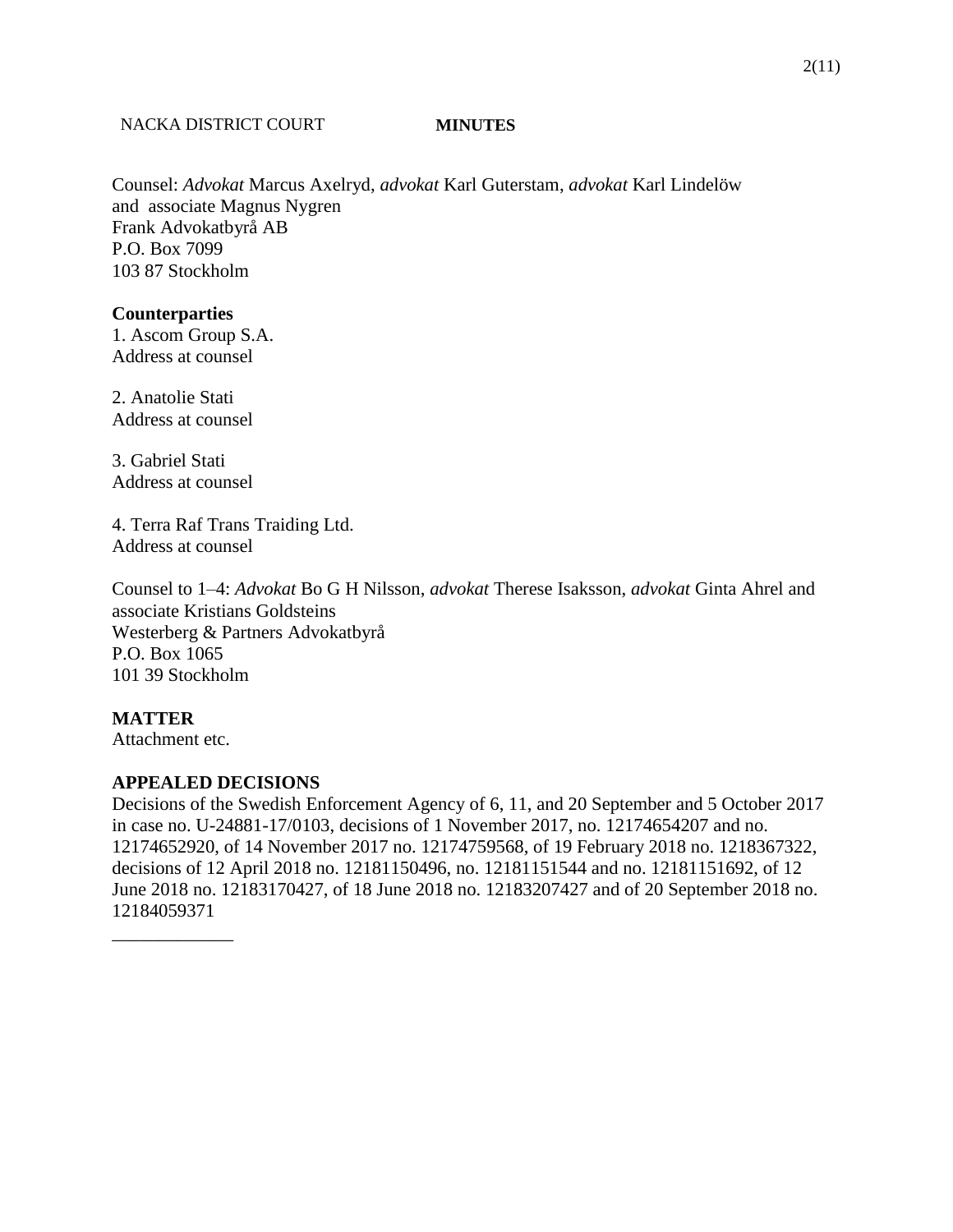Following a review of the documents on file and what has otherwise transpired in the proceeding, the Court renders the following

# **DECISION**

1. The District Court dismisses the matters from further action with respect to the decisions on enforcement of sequestration.

2. In all other respects, the District Court rejects the appeals.

3. The Republic of Kazakhstan and The National Bank of Kazakhstan are ordered to jointly and severally reimburse Ascom Group S.A., Mr. Anatolie Stati, Mr. Gabriel Stati and Terra Raf Trans Traiding Ltd. for their litigation costs in the amount of SEK 1,411,466, of which SEK 1,250,000 comprises costs for legal counsel, plus interest on the first amount pursuant to Section 6 of the Swedish Interest Act as from the day of the District Court's decision until the day of payment.

4. The Republic of Kazakhstan is also ordered to reimburse Ascom Group S.A., Mr. Anatolie Stati, Mr. Gabriel Stati and Terra Raf Trans Traiding Ltd. for their litigation costs in the amounts of SEK 5,998,665 for costs for legal counsel and USD 77,532.24, of which USD 60,428.25 comprises costs for legal counsel, plus interests on the first two amounts pursuant to Section 6 of the Swedish Interest Act as from the day of the District Court's decision until the day of payment.

# **MOTIONS ETC.**

\_\_\_\_\_\_\_\_\_\_\_\_\_\_\_\_\_\_\_\_\_\_\_\_

The Republic of Kazakhstan ("Kazakhstan") and The National Bank of Kazakhstan (the "Central Bank") have requested that the District Court repeal the decisions of the Enforcement Agency.

Ascom Group S.A., Mr. Anatolie Stati, Mr. Gabriel Stati and Terra Raf Trans Traiding Ltd. (the "Investors") have objected to amending the decisions of the Enforcement Agency.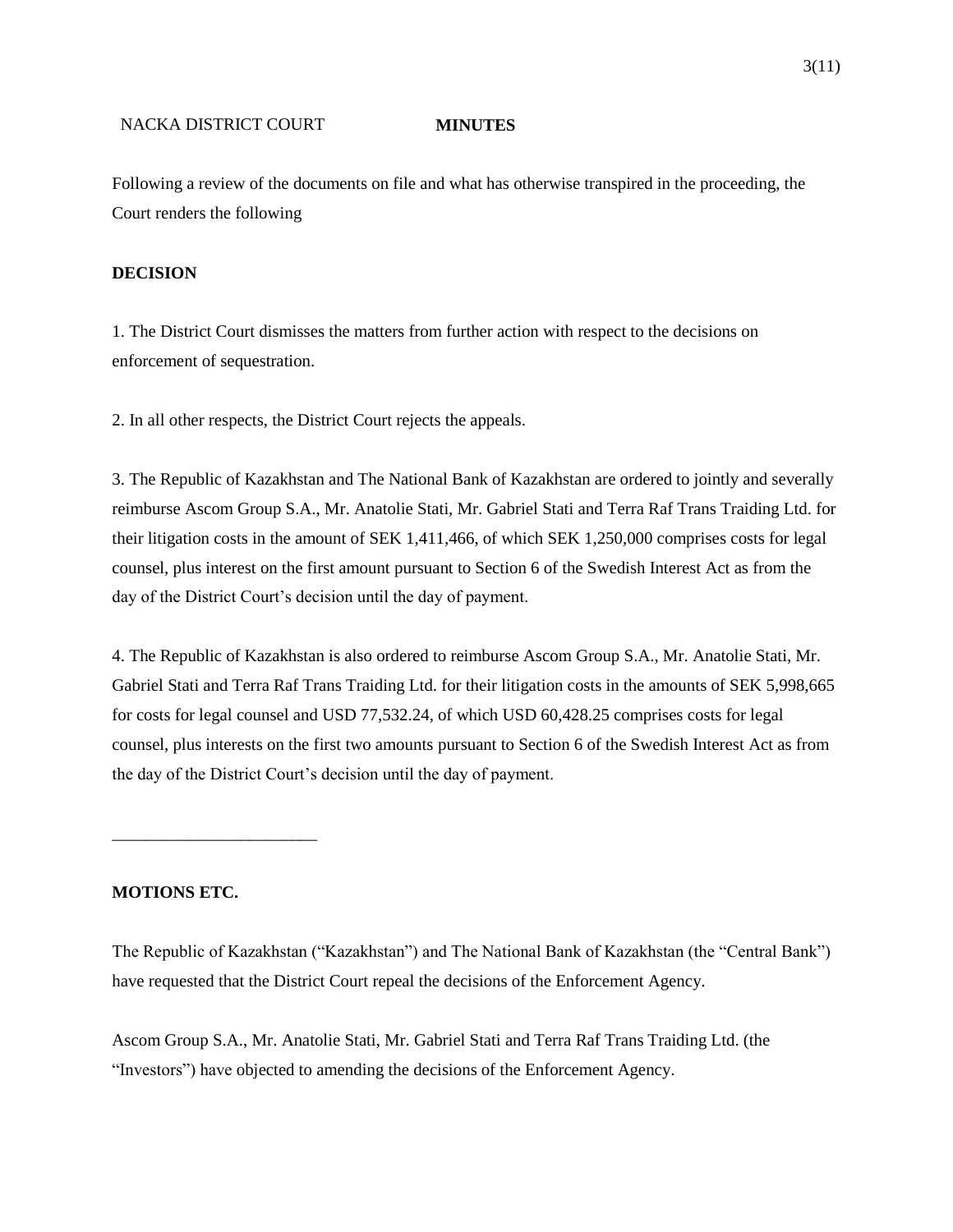The parties have claimed compensation for their respective litigation costs before the District Court.

# **REASONS FOR THE DECISION**

## *Background etc.*

After a dispute had arisen between the Investors and Kazakhstan, the Investors requested arbitration before the Stockholm Chamber of Commerce. The arbitral award was rendered in December 2013. Pursuant to the arbitral award, Kazakhstan was ordered to pay to the Investors just under USD 500 million plus interest as well as to reimburse their cost.

Kazakhstan challenged the validity of the arbitral award before Svea Court of Appeal. In 2016, the Court of Appeal rejected the challenge and ordered Kazakhstan to reimburse the Investors' litigation cost.

Upon the Investors' request, on 21 August 2017 Stockholm District Court gave an interim decision on sequestration of such Kazakh property that could be presumed to cover the Investors' claim under the arbitral award in the event of an attachment of the said Kazakh property. The District Court gave its final decision in the said matter in January 2018 and confirmed the sequestration, and ordered Kazakhstan to reimburse the Investors' litigation cost.

After the Investors had applied for enforcement of the sequestration and for attachment to cover their claims under the decisions of the courts, the Enforcement Agency directed enforcement measures against, *inter alia*, a claim against SEB for a certain number of shares in various Swedish listed companies, funds deposited into a bank account linked to the securities account as well as claims against the Swedish Tax Agency concerning paid withholding tax, which the Agency, in response to relevant applications, had decided to reimburse.

# *Undisputed circumstances*

On 23 August 2000, by way of Presidential Decree no. 402, the President of Kazakhstan decided to establish The National Fund of the Republic of Kazakhstan (the "National Fund") and tasked the Central Bank with the management of the National Fund. The Central Bank's management of the fund is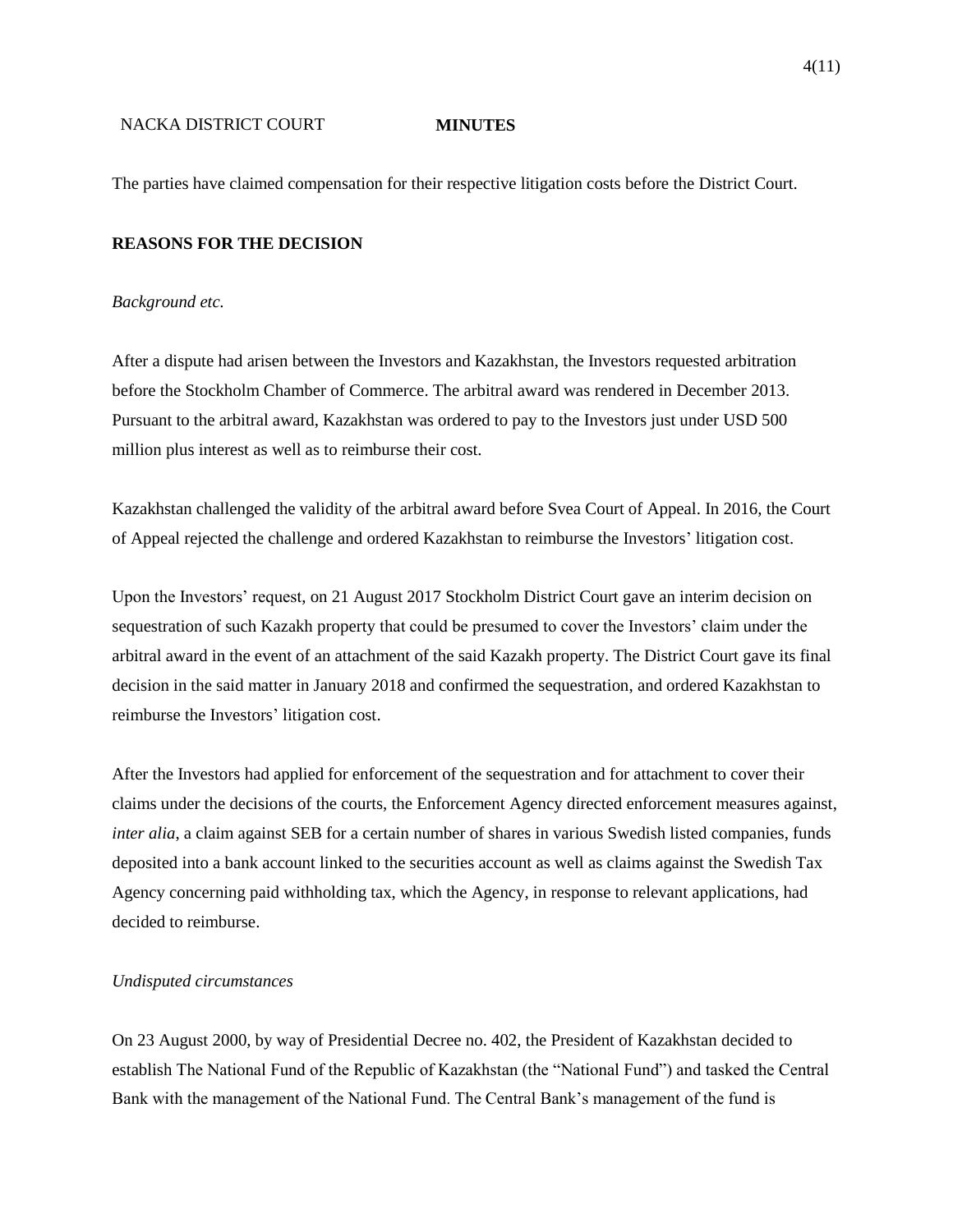governed by, *inter alia*, Presidential Decrees no. 402 and 543, Kazakhstan's budget law as well as an agreement between Kazakhstan and the Central Bank (the "National Fund Agreement"). Under the National Fund Agreement the Central Bank may either hold the funds in its own name, or transfer funds and the responsibility for their investment management to third-party managers. Where the funds are invested is decided by investment advisers, so-called Asset Managers, connected to the Central Bank. Some of the funds of the National Fund have been transferred by the Central Bank to the external manager The Bank of New York Mellon ("BNY"). This was done within the scope of an agreement entered into by them, named Global Custody Agreement (the "GCA"). The agreement entails that BNY executes investments, e.g. acquires securities in a specific jurisdiction, as per the decisions of the Asset Managers. BNY has entered into a custody agreement with SEB for the securities acquired by BNY. For this purpose, BNY has opened a securities account and a bank account connected to the securities account with SEB. The securities subjected to the attachment have been acquired by BNY within the scope of the GCA and they have been registered by SEB in the securities account.

# *Legal grounds*

As legal grounds for the appeals, Kazakhstan and the Central Bank have invoked, *inter alia*, that the property does not belong to the debtor, that the property is protected by state immunity under the principles set forth in articles 19 (c) and 21 1. (c) of the UN Convention on Jurisdictional Immunities of States and Their Property (the "Convention") and that measures of constraint may not be executed with respect to the securities because they cannot be deemed located in Sweden.

As grounds for their position, the Investors have stated, *inter alia*, that the evidence establishes that the property belongs to Kazakhstan, that the property is not covered by state immunity under any of the articles invoked, that measures of constraint may be executed with respect to the securities because they must be deemed located in Sweden and that Kazakhstan at any event has lost its right to invoke state immunity because of its abuse of rights.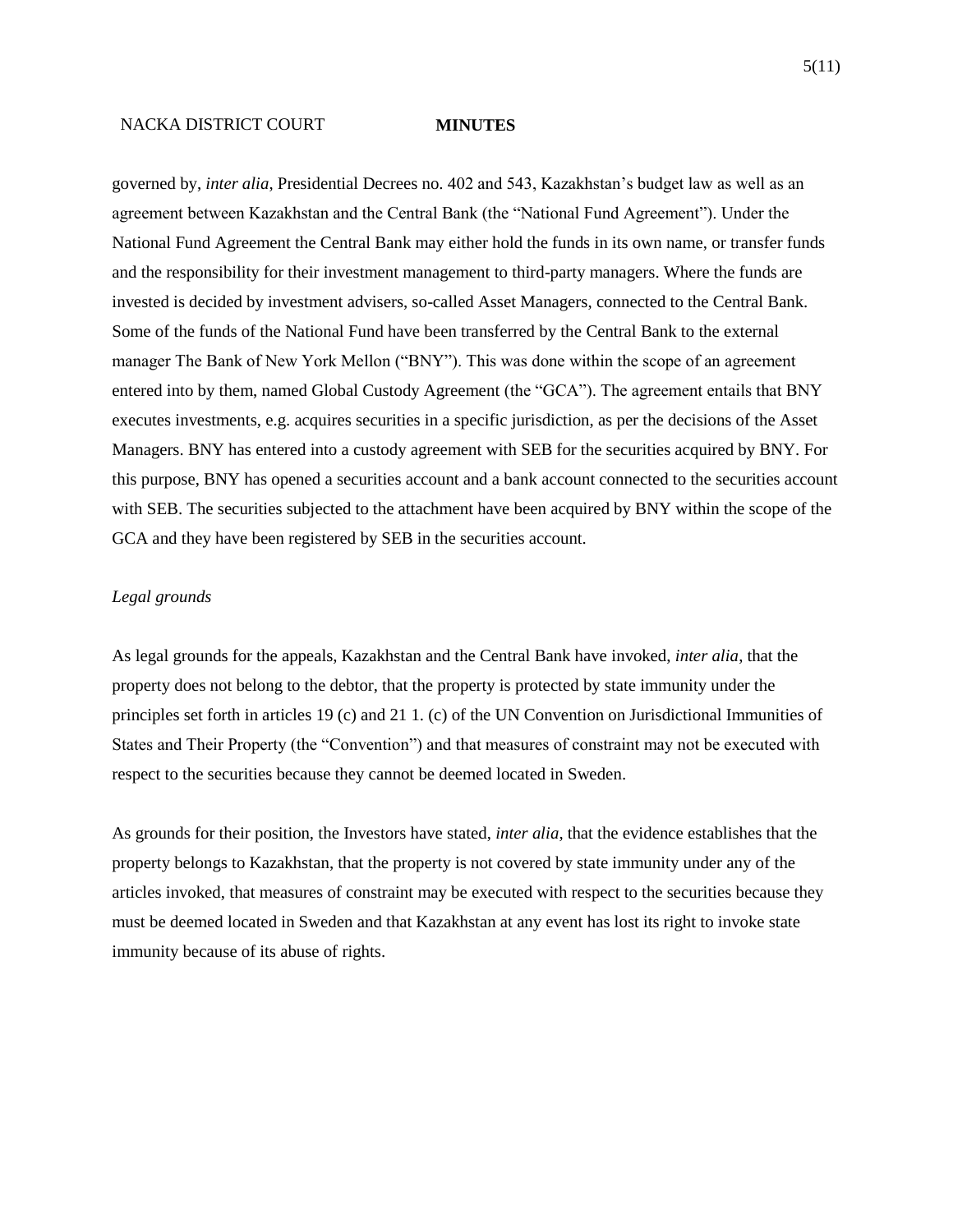### The conclusions of the District Court

## *The securities are located in Sweden and Swedish law shall be applied* in rem

The securities comprise shares (registered for nominee ownership) in Swedish Central Securities Depository ("CSD") companies. An account provision has been made with respect to the shares in accordance with the Swedish Financial Instruments Accounts Act (SFS 1998:1479). Euroclear keeps the CSD register and has authorized SEB, in its capacity as the banking institution keeping the accounts, to execute registration measures on its own and third parties' behalf, as well as authorized SEB to be registered as nominee of the securities. BNY is registered as nominee in a register kept by SEB, i.e. a "sub-nominee".

The Swedish Act on Trading of Financial Instruments (SFS 1991:980), Chapter 5, Section 3, sets forth a choice of law provision applicable to transfers, pledges and other dispositions concerning dematerialised financial instruments. When a purchaser's right to the instruments has been registered in accordance with the statutory provisions, the law of the country where the register is kept shall be applied. The choice of law provision is, however, limited to aspects *in rem* of a transaction, i.e. the legal effects with respect to third parties. Thus, contractual issues following from the transaction are not covered by the provision (see Government Bill 1999/2000:18 p. 96 *et seq*.). Such financial instruments should therefore, with respect to issues *in rem*, be viewed as property located in the country where the register is kept (see Government Bill 1999/2000:18 p. 95 *et seq.* and Michael Bogdan, *Svensk internationell privat- och processrätt*, 8th ed., p. 278).

It follows from the above, that with respect to issues *in rem*, the securities shall be deemed located in Sweden and that Swedish law shall be applied as regards issues *in rem*. Thus, there is nothing preventing enforcement measures against the securities on the ground that the securities are not located in Sweden. As a result, the Enforcement Agency had jurisdiction to take the relevant decisions.

# *It has been established that the property belongs to Kazakhstan*

The appellants have asserted that the property belongs to BNY and have argued, *inter alia*, that BNY has acquired the property within the scope of the GCA and that this agreement entails that the Central Bank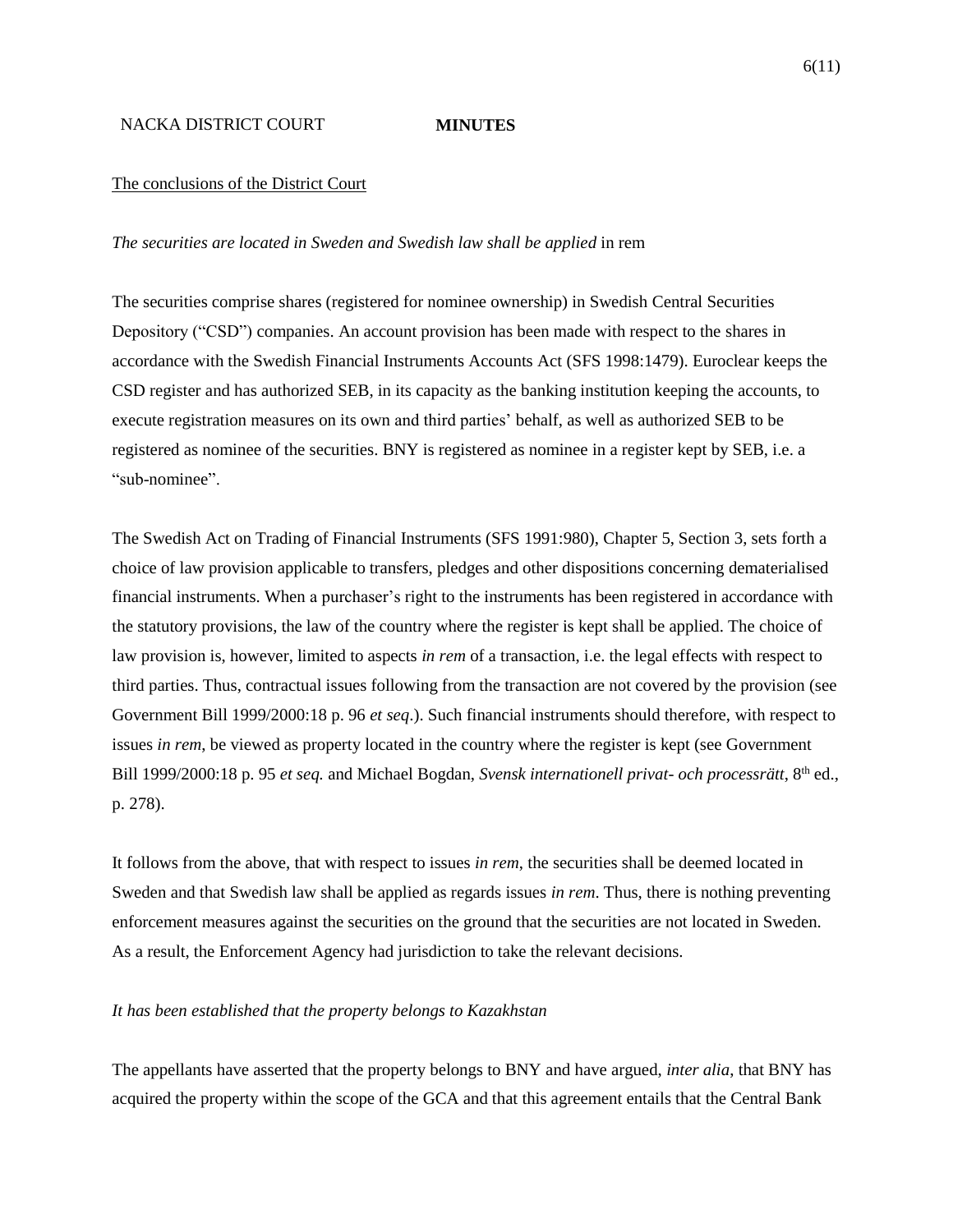merely has a claim against BNY for the value of the property. As regards Kazakhstan's right to the property, the appellants have argued that Kazakhstan in turn has a claim against the Central Bank, which constitutes the National Fund. According to the appellants, however, Kazakhstan is not the owner of the property included in the National Fund. They have further argued that Kazakhstan cannot be deemed as the owner to the securities in Sweden, because Kazakhstan lacks the right to dispose of them.

It has been established that BNY is the holder of the relevant accounts with SEB and that the accounts have been used by BNY to manage securities which BNY has acquired on behalf of another party. Further, it is undisputed that BNY had acquired the securities which were registered in the securities account within the scope of the GCA. Moreover, it has been established that the funds attached in the bank account were comprised in part of dividends and other yields from securities which BNY had acquired within the scope of the GCA, and in part of funds which the Swedish Tax Agency had reimbursed following its decisions to grant Kazakhstan reimbursement of paid withholding tax. These decisions were made on the basis of applications in which Kazakhstan, through its Ministry of Finance, has been set out as the beneficial owner of the property. The evidence establishes that Kazakhstan's Minister of Finance has authorized BNY on behalf of Kazakhstan to, *inter alia*, apply for reimbursement of withholding tax. BNY, in turn, has entered into an agreement with SEB on submitting such applications to the Tax Agency on the basis of information provided by BNY.

The District Court notes that the appellants previously asserted that the property is owned by the Central Bank and that they in a relatively late stage of this proceeding, with no further explanation, have changed their position with respect to the issue of the ownership to the property. The assertion that BNY is the owner of the property is not supported by the evidence. Instead, the evidence forcefully implies that Kazakhstan, through its Ministry of Finance, is the actual owner of the property, not least due to the fact that Kazakhstan's Minister of Finance has granted BNY a power of attorney to exercise on behalf of Kazakhstan all rights which a shareholder normally has, such as exercising its voting rights and applying for reimbursement of paid withholding tax as per the applicable tax treaty. It is not likely that the power of attorney was granted for any other reason than that Kazakhstan is the owner of the property. In all other aspects, the District Court agrees with the conclusions of the Enforcement Agency concerning the ownership to the property.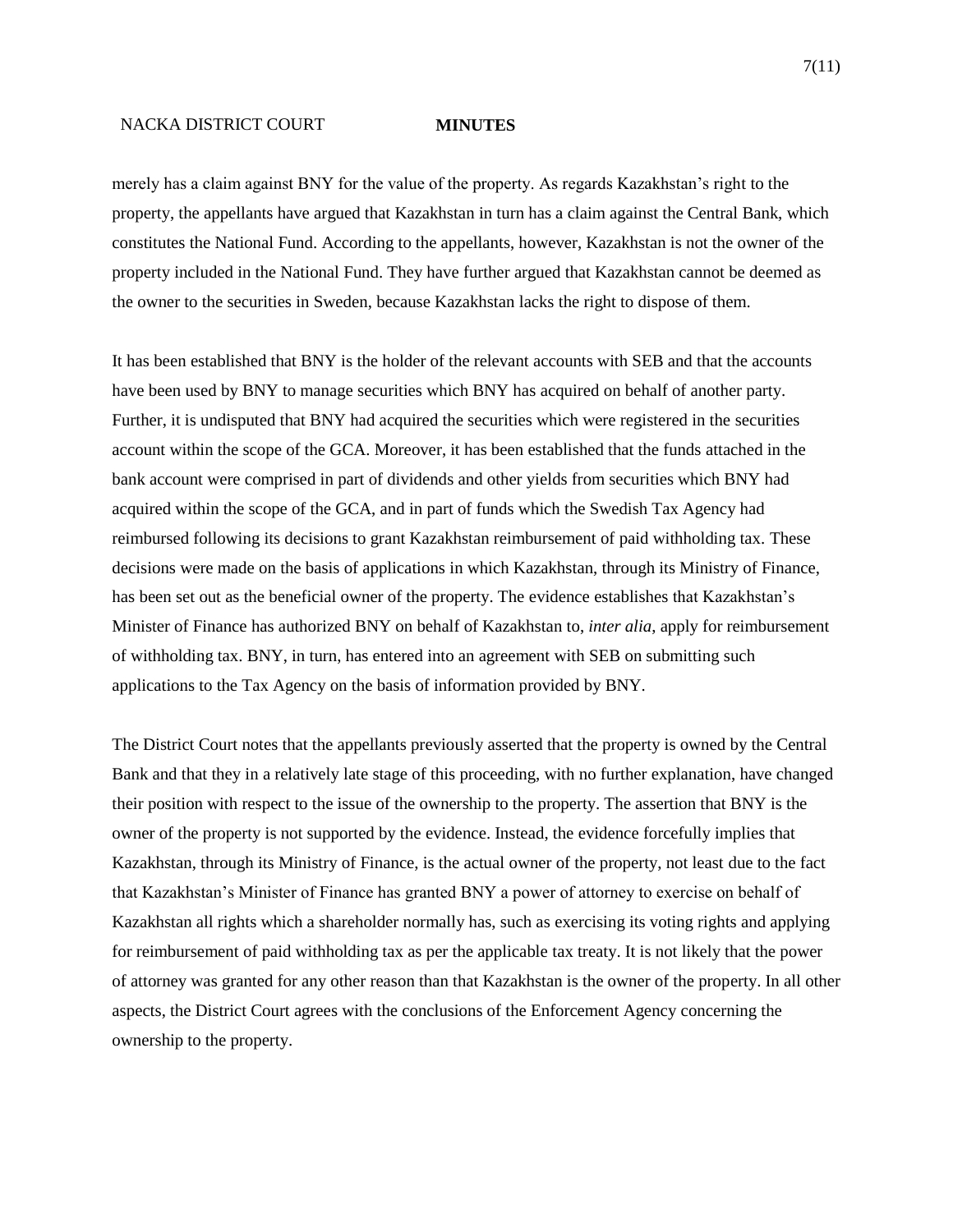As regards the claims for reimbursement of withholding tax, it could be added that already the fact that the Tax Agency has granted Kazakhstan the right to reimbursement means that the property (the claims) belongs to Kazakhstan.

## *There is no impediment to enforcement due to state immunity*

The appellants have, in the event that the District Court would conclude that the property does belong to Kazakhstan in the sense of the Enforcement Code, argued that the property is included in the National Fund, which has a distinct non-commercial purpose, and belongs to the Central Bank in the sense of the Convention, meaning that the property is protected against measures of constraint on the basis of state immunity under the principles codified in articles 19 (c) and 21 1. (c) of the Convention. They have further argued *inter alia* the following. Article 21 1. (c) explicitly states that property which belongs to a country's central bank shall not be deemed as such property which the state specifically uses or intends to use for other than non-commercial purposes. As a result, the property is in any event immune against measures of constraint. Whether the property is used for monetary purposes is irrelevant, since no such qualifier has been set forth in the article.

The Convention was adopted by the UN General Assembly on 2 December 2004. To a large extent – but not entirely – it is a codification of customary law. In several aspects it constitutes a compromise between the opinions of different states. In 2009, The Swedish parliament accepted the government's proposal (Government Bill 2008/09:204 *Immunities of States and their Property*) that Sweden is to ratify the Convention and that it should be implemented in Swedish law by way of incorporation. The Convention, just as the Act (SFS 2009:1514) on Immunities of States and their Property, has not yet entered into force.

The Supreme Court has in the case NJA 2011 p. 475 stated, *inter alia*, the following on how the Convention is to be viewed under Swedish law. The Convention must be deemed to express the principle, by now recognized by many states, that enforcement may be ordered against at least certain property belonging to a state, namely property used for other than government non-commercial purposes (see article 19 (c)). In contexts such as the instant one, the wording must be taken to mean that immunity may be invoked at least for property which is used for a state's official functions. On the other hand, the wording should not be taken to mean that immunity prohibits measures of constraint already because the relevant property is owned by a state and used for a non-commercial purpose. However, measures of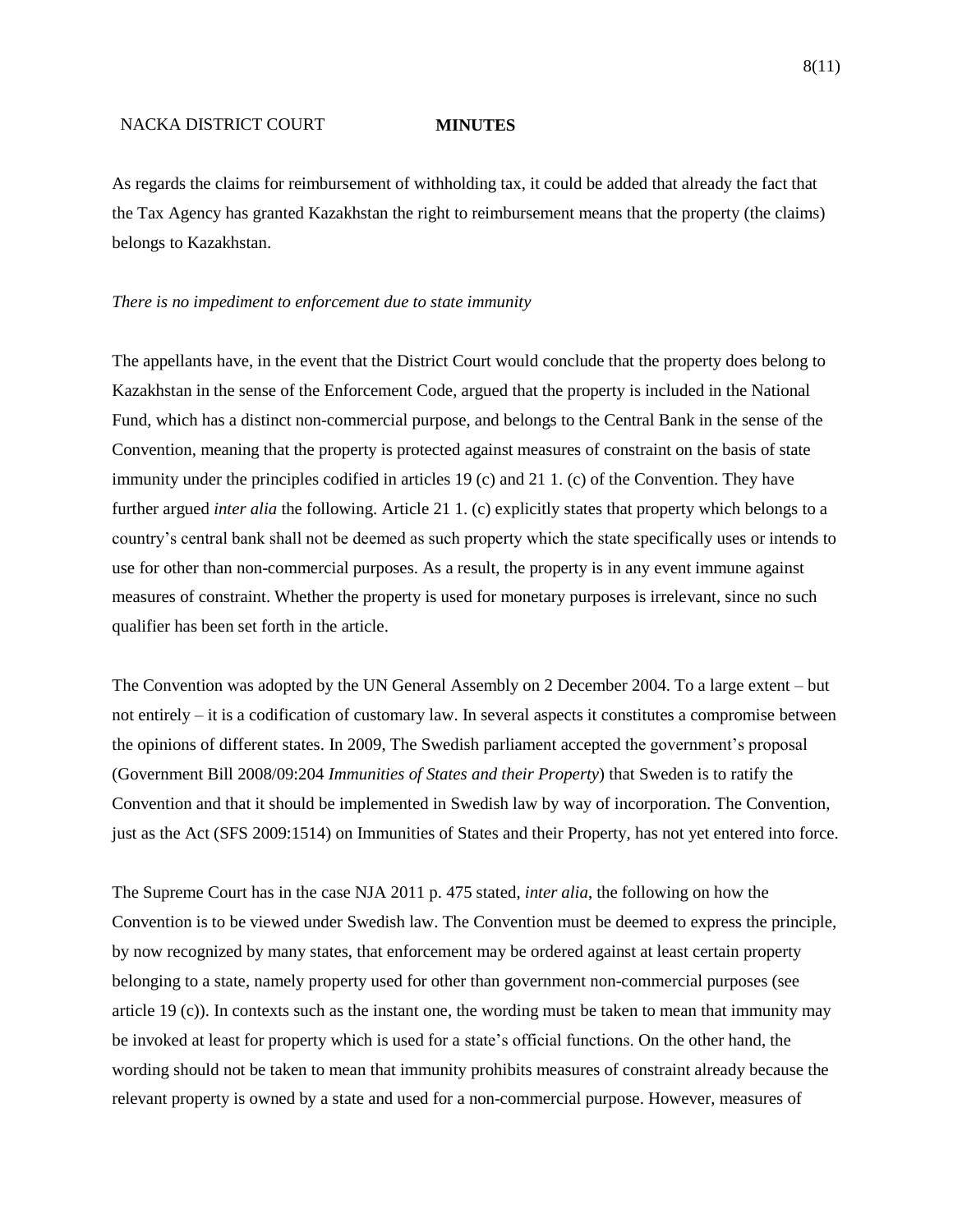constraint with respect to property owned by a foreign state should be barred when the purpose of the holding of the property is of a certain qualified nature, such as when the property is used to exercise the state's *acta jure imperii* and similar functions of official nature or when the property is of such specific nature as listed in article 21 of the Convention.

As stated above, the District Court has concluded that the property which has now been attached belongs to Kazakhstan in the sense of the Enforcement Code. In the view of the District Court, the property is also Kazakhstan's in the sense of article 19 of the Convention. Thus, what is set forth in this article applies as such. The aforementioned case NJA 2011 p. 475 must be taken to imply, however, that immunity requires that the property is not only used or intended for use for non-commercial purposes, but also that the purpose of the holding of the property is of a certain qualified nature. Amongst other things, the fact that the assets of the fund have not been reported in the Central Bank's accounting contradicts, in the view of the District Court, that – aside from the fact that the property belongs to Kazakhstan in the sense of the Enforcement Code – the property should be deemed to belong to the bank in the sense of article 21 1. (c). Other factors supporting the same conclusion are the structure of the procedure applying to decisions on dispositions of the funds in the fund, that the Central Bank has received commissions for its management of the fund, that Kazakhstan through its Ministry of Finance has granted BNY a power of attorney to exercise all rights which a shareholder normally has and that Kazakhstan on numerous occasions has claimed reimbursement of paid withholding tax. On the contrary, no circumstances which conclusively support the opposite have surfaced. In sum, the District Court concludes that the appellants have not established that the purpose of the holding of the property is of such qualified nature by belonging to the Central Bank under the Convention or otherwise. None of the circumstances invoked by the appellants entail that the property is immune against measures of constraint.

## *Summary of conclusions on the merits*

The arguments and references made by Kazakhstan and the Central Bank in support of their appeals do not prompt the District Court to reach any other conclusions than those reached by the Enforcement Agency. Therefore, the appeals shall be rejected.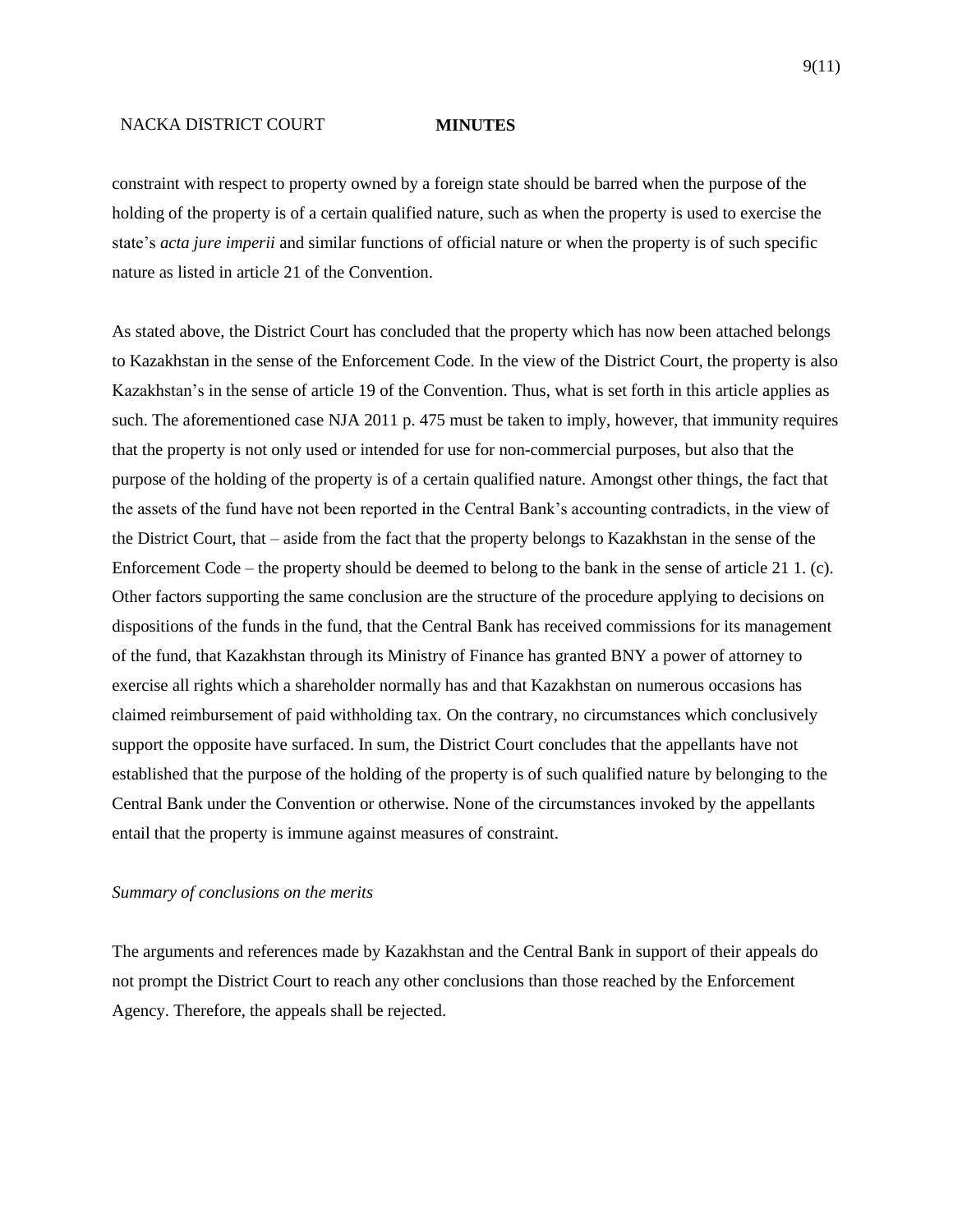The Enforcement Agency's decision on enforcement of the sequestration has lost its practical and legal relevance through the Agency's decisions on attachment of the same property. Therefore, in these respects, the matters shall be dismissed from further action.

## *Litigation costs*

Pursuant to the provisions of Section 32 of the Act on Court Matters (SFS 1996:242), there are grounds to apply the provisions on litigation costs of the Code of Judicial Procedure, Chapter 18.

In view of the outcome, Kazakhstan and the Central Bank shall be ordered to reimburse the Investors' litigation costs.

The Investors have claimed reimbursement in the amounts of SEK 7,410,131 and USD 77,532.24. Of the amount claimed in Swedish kronor SEK 7,248,665 relates to costs for legal counsel and SEK 161,466 relates to expenses. Of the amount claimed in US dollars USD 60,428.25 relates to costs for legal counsel from the law firm King & Spalding and USD 17,103.99 relates to expenses incurred by King & Spalding in its assistance to the legal counsel in the action at issue.

Kazakhstan has conceded that the claimed amounts are reasonable, and shall therefore be ordered to reimburse the Investors' litigation costs in the claimed amounts.

The Central Bank has left to the District Court to determine whether the claimed amounts are reasonable.

On that issue, the District Court concludes as follows.

First, as regards the compensation claimed for legal counsel, the District Court notes that the cost submission contains no specification of the number of hours spent, nor any details concerning the work performed. The claimed amount appears high, also when taking into account that the matter has involved complicated issues. Reasonable compensation for the work required to protect the Investors' interests in these matters does not exceed SEK 1,250,000.